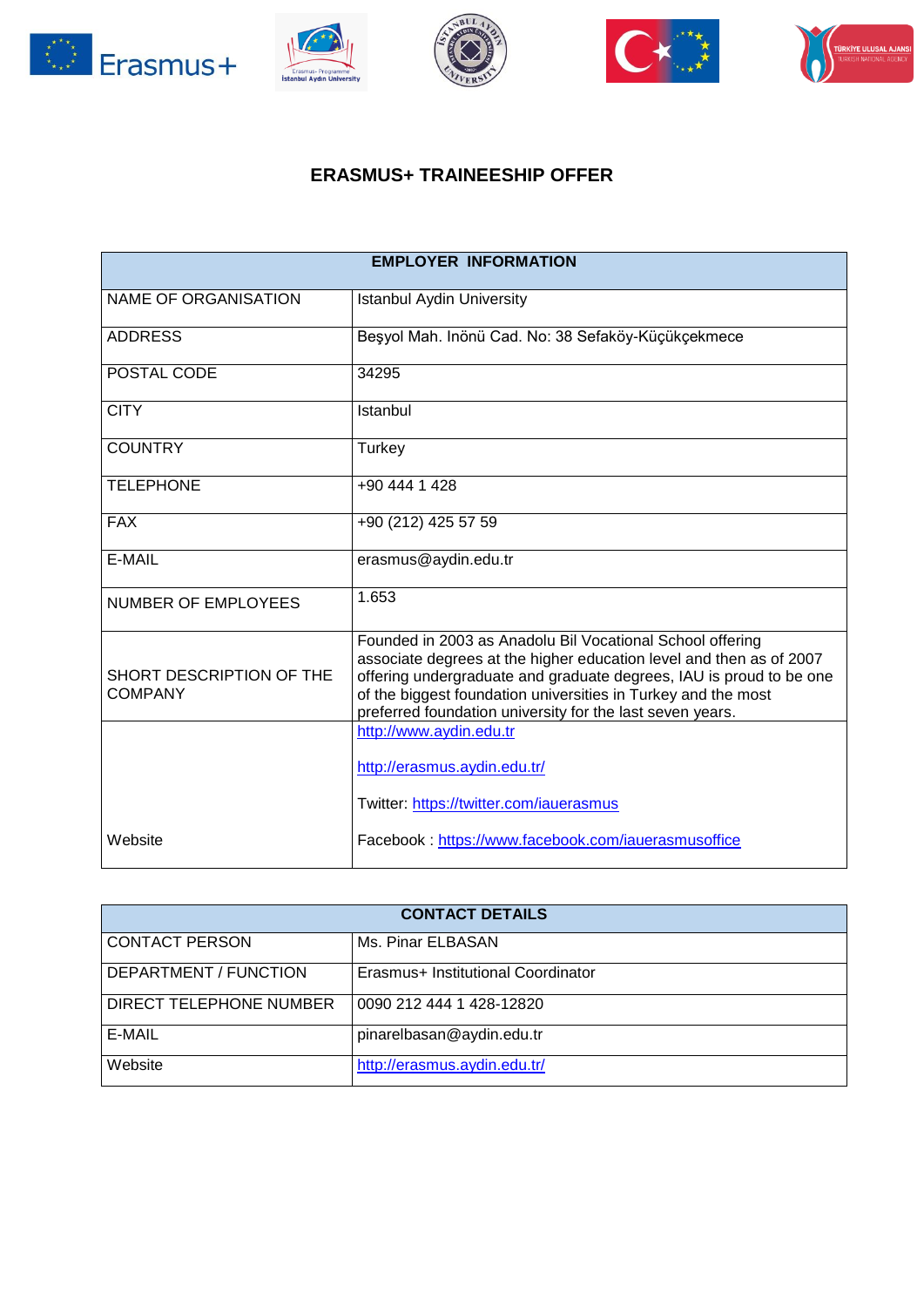









| <b>TRAINEESHIP INFORMATION</b>                       |                                                                                                                                                                                                                                                                                                                                                                                                                                                                                                                                                                                                                   |  |
|------------------------------------------------------|-------------------------------------------------------------------------------------------------------------------------------------------------------------------------------------------------------------------------------------------------------------------------------------------------------------------------------------------------------------------------------------------------------------------------------------------------------------------------------------------------------------------------------------------------------------------------------------------------------------------|--|
| DEPARTMENT(S)                                        | Erasmus+ Office/                                                                                                                                                                                                                                                                                                                                                                                                                                                                                                                                                                                                  |  |
|                                                      | Istanbul Aydin University's International Units/Academic Departments                                                                                                                                                                                                                                                                                                                                                                                                                                                                                                                                              |  |
| <b>FUNCTION</b>                                      | Erasmus+ Trainee                                                                                                                                                                                                                                                                                                                                                                                                                                                                                                                                                                                                  |  |
| <b>DESCRIPTION OF ACTIVITIES</b><br><b>AND TASKS</b> | Support and promote the international cooperation activities of the<br>Erasmus+ Office; contribute to the implementation of activities for<br>Erasmus+ student and staff mobility programme; register, distribute<br>mail; classify documents and keep archive; centralize and process<br>information coming from departments; contribute to elaborate official<br>correspondence in English with university partners; participate at the<br>organization of orientation programmes for international students,<br>international language courses for incoming students and protocol<br>events in the University. |  |
| <b>LOCATION</b>                                      | Istanbul Aydin University, Florya Campus- Istanbul, TR                                                                                                                                                                                                                                                                                                                                                                                                                                                                                                                                                            |  |
| <b>START DATE</b>                                    | Any time                                                                                                                                                                                                                                                                                                                                                                                                                                                                                                                                                                                                          |  |
| <b>DURATION</b>                                      | Minimum 2 months                                                                                                                                                                                                                                                                                                                                                                                                                                                                                                                                                                                                  |  |
| <b>WORKING HOURS PER WEEK</b>                        | The traineeship programme is normally on a full-time basis. Trainees<br>are expected to work five full days a week, 6-8 h/day under the<br>supervision of an experienced staff member.                                                                                                                                                                                                                                                                                                                                                                                                                            |  |
| <b>HELP WITH FINDING</b><br><b>ACCOMMODATION</b>     | Yes $\boxtimes$ No $\square$                                                                                                                                                                                                                                                                                                                                                                                                                                                                                                                                                                                      |  |
| PAYMENTS AND OTHER<br><b>BENEFITS</b>                | Traineeships are unpaid, but academic credit may be acquired upon<br>agreeing so with your Erasmus+ Coordinator from your home university                                                                                                                                                                                                                                                                                                                                                                                                                                                                         |  |
|                                                      | We are able to accept the student intern on the Erasmus + Traineeship<br>Scheme (if eligible), enabling the student to receive an Erasmus<br>Traineeship Mobility Grant via their home University.                                                                                                                                                                                                                                                                                                                                                                                                                |  |
|                                                      | Free Turkish Language courses and meals at a discounted price                                                                                                                                                                                                                                                                                                                                                                                                                                                                                                                                                     |  |
|                                                      | are available.                                                                                                                                                                                                                                                                                                                                                                                                                                                                                                                                                                                                    |  |